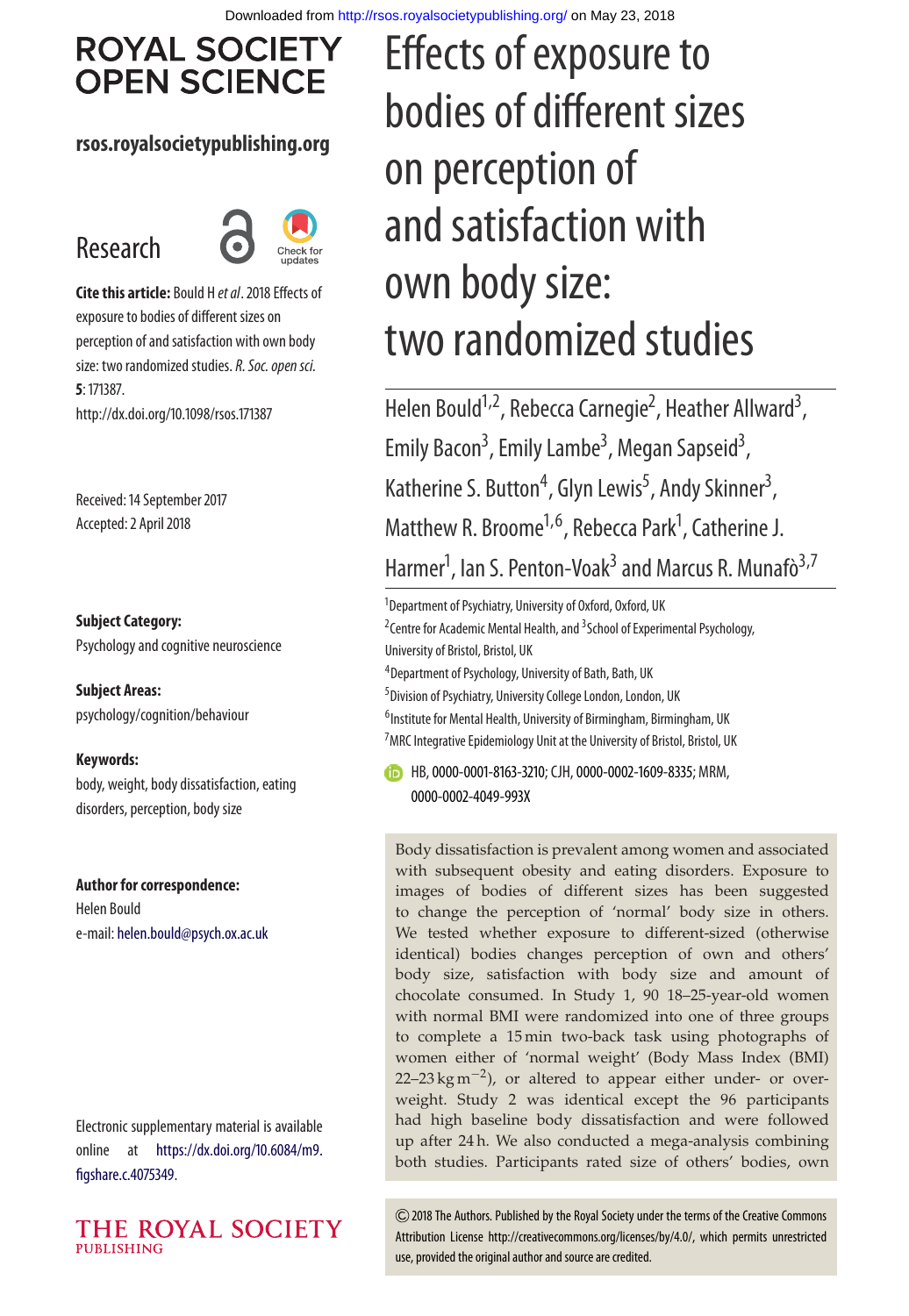size, and satisfaction with size pre- and post-task. Post-task ratings were compared between groups, adjusting for pre-task ratings. Participants exposed to over- or normal-weight images subsequently perceived others' bodies as smaller, in comparison to those shown underweight bodies ( $p < 0.001$ ). They also perceived their own bodies as smaller (Study 1,  $p = 0.073$ ; Study 2,  $p = 0.018$ ; mega-analysis,  $p = 0.001$ ), and felt more satisfied with their size (Study 1,  $p = 0.046$ ; Study 2,  $p = 0.004$ ; mega-analysis,  $p = 0.006$ ). There were no differences in chocolate consumption. This study suggests that a move towards using images of women with a BMI in the healthy range in the media may help to reduce body dissatisfaction, and the associated risk of eating disorders.

# 1. Background

Body dissatisfaction is a risk factor for eating disorders [\[1\]](#page-12-0), low mood, obesity and weight gain in adolescents and young adults of both genders [\[2](#page-12-1)[–5\]](#page-12-2). It is common, with prevalence studies finding 35% of adolescent girls [\[6\]](#page-12-3), and two-thirds of adult women [\[7\]](#page-13-0), are dissatisfied with their bodies. One main component of body dissatisfaction relates to body size, with over 75% of adolescent girls [\[8\]](#page-13-1), and over 95% of adult women [\[9\]](#page-13-2) reporting a wish to be thinner, and 74% of adult women reporting a wish to lose weight [\[10\]](#page-13-3). This is often ascribed to 'internalization of the thin ideal' (the idea that individuals, to differing amounts, try to conform to media-driven, socially defined ideas of attractiveness, including body size) [\[11,](#page-13-4)[12\]](#page-13-5). If it were possible to alter perception of own body size, this could potentially be used as a way of reducing body dissatisfaction and its negative consequences, including obesity and weight gain [\[5\]](#page-12-2), in the general population.

There is some evidence that exposing people to images of bodies of different sizes alters their perception of *others*' body size, in that it changes their idea of what is considered to be a 'normal' size for others' bodies. The female body size viewed as being most 'normal' becomes thinner after exposure to thinner bodies, and larger following exposure to larger bodies [\[13](#page-13-6)[,14\]](#page-13-7). Viewing photographs of males whose body mass index (BMI) is in the obese, as opposed to normal, category leads to both male and female participants judging a man with a BMI in the overweight range to have a healthy, normal weight [\[15,](#page-13-8)[16\]](#page-13-9). Although two of these studies included only images of women, and two only images of men, the results across both studies were consistent in terms of a change in perception of what constitutes a 'normal' body size in others. The body size perceived as most attractive also became smaller following exposure to thinner as opposed to larger bodies [\[13](#page-13-6)[,14\]](#page-13-7).

However, studies looking at the impact of exposure to bodies of different sizes on perception of *own* body size have been small (*N*s of 14 and 16) [\[17](#page-13-10)[,18\]](#page-13-11). Participants in these two studies were shown 'thin' or 'fat' modified photographs of self or others, and were then asked to pick the most accurate photograph of themselves: those shown thinner-than-actual photographs of self or others judged a thinner-thanactual picture of self as most accurate; those shown fatter-than-actual photographs of self or others subsequently judged a fatter-than-actual photograph as most accurate. This suggests that photographs of others may change perception of own size, but the studies were too small to be confident that these results did not arise by chance.

In addition to whether exposure to bodies of different sizes changes perception of own body *size*, another important question is whether it changes *satisfaction* with own body size. Meta-analysis [\[19\]](#page-13-12) concludes that in general women feel less satisfied with their bodies after viewing photographs of thin models compared to neutral images or normal-sized models. However, of the 80 studies included in this meta-analysis, 75 either had no control group, or compared viewing thin models with neutral images of some sort, including two which used images of older men and women, and infants and children playing [\[20](#page-13-13)[,21\]](#page-13-14), which does not give insight into what aspects of the models' bodies might be having this effect. Of those using women's bodies in the control group, one study used images which were chosen to vary according to attractiveness rather than weight [\[22\]](#page-13-15), and one used television footage of 'thin and attractive' women in the experimental group and compared this with 'not thin or attractive' women in the control group [\[23\]](#page-13-16), again leaving it uncertain whether the differences were due to factors relating to attractiveness or to weight. Two studies used clothing adverts or fashion models from women's magazines in the experimental group, but compared them with 'pictures from specialized women's clothing catalogues' for 'more amply furnished women' in one case [\[24\]](#page-13-17), and 'overweight bordering on obese women' from other magazines in the other [\[25\]](#page-13-18). It seems likely that such images would vary in terms of the attractiveness and glamour of the images as well as their size and weight. One study attempted to look at the effects of body satisfaction of photographs which varied on weight alone, using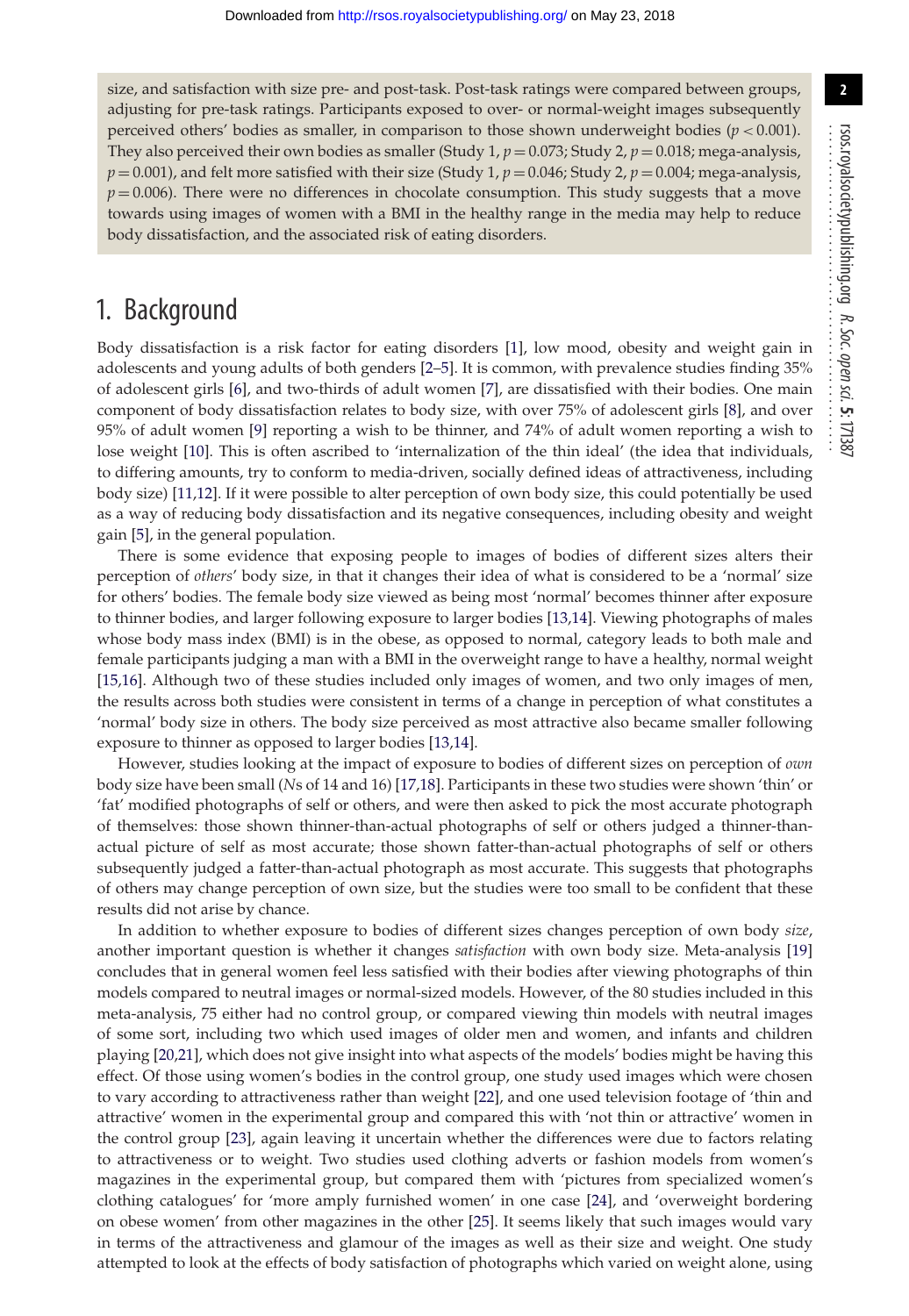the face of one woman pasted onto either a relatively slim or an overweight body [\[26\]](#page-13-19). This study found lower levels of body satisfaction in the group shown a single overweight image. However, the study did not measure baseline levels of body satisfaction, so it is possible that these differences between groups were pre-existing. Interpreting these results is further complicated by the study scenario, in which the women were told that they were about to meet a male participant who would choose whether he would rather go on a date with them, or the other woman, whose photograph they were purportedly being shown. One further small study  $(N = 40$ , randomized into four groups) used a single black and white print advert for Kraft cheese, featuring an 'attractive female model' in two conditions, and a version using the model altered to appear overweight using Adobe Photoshop (no further details of the manipulation are reported) in a further two conditions; participants rated self-attractiveness after viewing the image for 15 s. Self-attractiveness ratings were lower following exposure to the 'overweight' models, but again no baseline measurements were taken [\[27\]](#page-13-20).

One recent paper has examined whether giving feedback on participants' judgement as to the size of others' bodies can reduce clinical eating disorder symptom scores. Forty participants with high baseline body dissatisfaction were shown a series of CGI images of women's bodies and asked to rate each of them as 'fat' or 'thin'. They were then randomized to either complete a 'training' task in which they were given feedback regarding whether their response was correct or not, with the aim of shifting the threshold where they perceived a body as fat, or a control task where the feedback was consistent with their baseline judgements. The training task successfully shifted their perception of the cut-off between 'fat' and 'thin' bodies within the task, and resulted in decreased levels of eating disorder symptoms (shape, weight and eating concerns), which were sustained for two weeks [\[28\]](#page-13-21). Results were replicated in 20 patients with atypical anorexia nervosa, raising the possibility that such interventions may be a useful adjunct in eating disorder treatment.

To our knowledge, no studies to date have investigated the effect of shifting perception of body size on any behavioural outcome, such as food consumption. Whether food consumption increases or decreases might enhance our understanding of how body dissatisfaction can influence subsequent eating disorders or weight gain.

The studies presented here build on the previous literature to investigate whether the change in perception of body size of others extends to perception of and satisfaction with own body size, even without giving explicit 'training' instructions about which bodies are 'fat' or 'thin', and how long such effects last. We used a tightly controlled set of images, comprising photographs of the same women, whose BMI was in the middle of the normal range (22–23 kg m<sup>-2</sup>) ('normal weight'), either unmodified, or modified to appear either 'overweight' or 'underweight' [\(figure 1\)](#page-3-0). Participants were randomized to see one weight category of images. After seeking to confirm the previous findings that exposure to such images changes perception of the weight of others' bodies, we went on to test, in a sample six times larger than that previously used, the hypothesis that such exposure changes subsequent perception of the size of the participant's own body. We then tested whether such exposure to different sized bodies can change satisfaction with own body size. We also investigated whether changes in perception of or satisfaction with size resulted in behavioural differences in terms of amount of chocolate consumed. Study 2 aimed to replicate the results from Study 1 in a sample of participants with high baseline levels of body dissatisfaction, which may be considered to be more similar to an eating disorder patient group, and also investigated whether the effects would persist for 24 h. Given the higher prevalence of body dissatisfaction in women than men, we decided that these studies would focus on women only.

In both studies, we hypothesized that following exposure to images of 'underweight', as opposed to 'normal' or 'overweight' bodies, participants would (1) judge others' bodies as larger, (2) judge their own bodies as larger, and (3) be less satisfied with their body size. We further hypothesized that increase in satisfaction with body size would lead to (4) increased chocolate consumption following the task, possibly due to decreased worry about own weight. In Study 2, we further hypothesized (5) that changes would persist to the following day.

# 2. Methods: Study 1

#### 2.1. Participants

We recruited female 18–25 year olds from the general population, by email invitation to a database of volunteers willing to be contacted about psychology research at the University of Bristol (consisting of University of Bristol students), and through advertisements on the University of Bristol Precinct.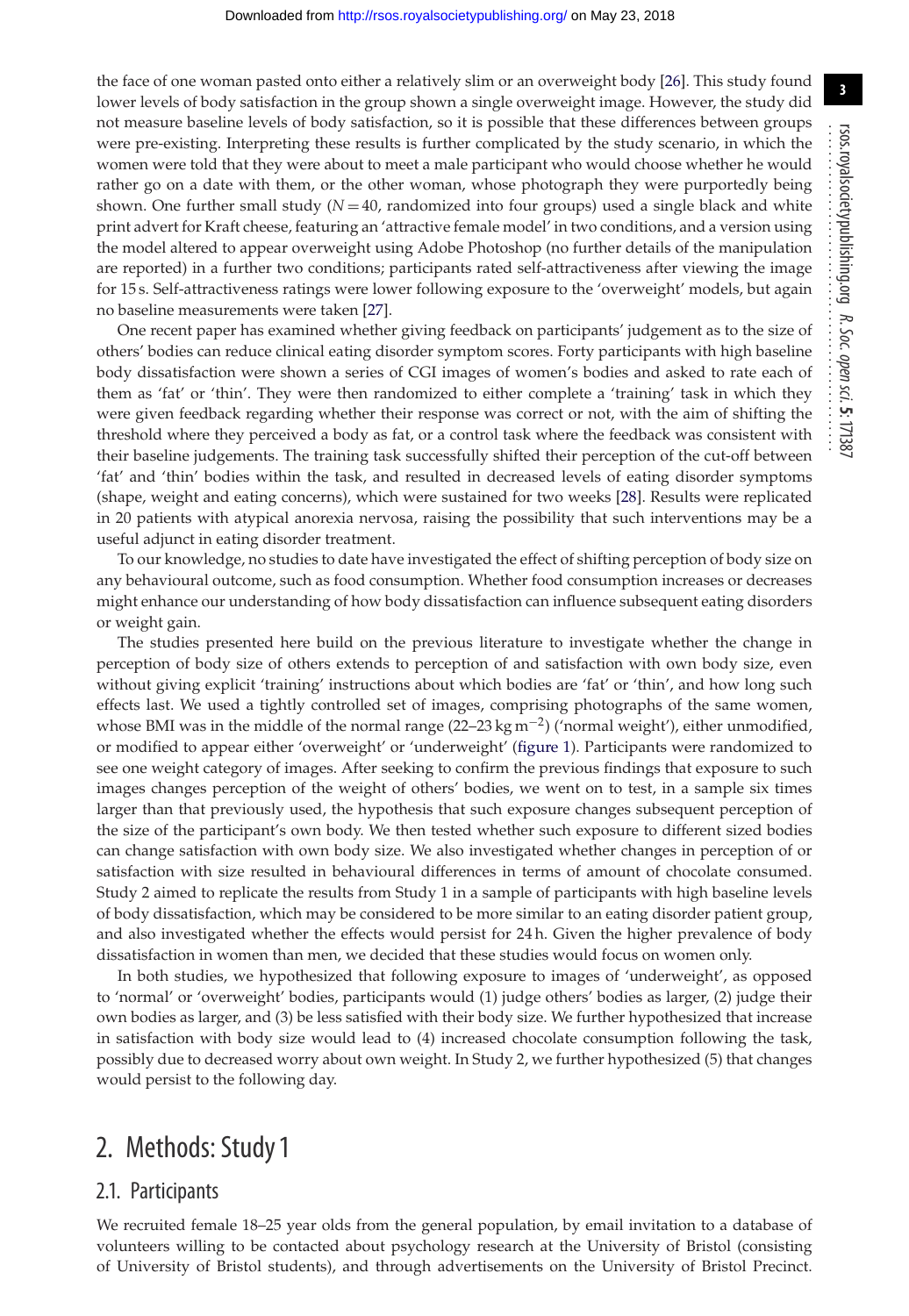<span id="page-3-0"></span>

Figure 1. Example of stimuli used (left: 'underweight'; middle: 'normal weight'; right: 'overweight').

Potential participants completed a brief electronic screening questionnaire giving their age, sex, fluency in English, height, weight, and whether they had a previous diagnosis of an eating disorder; they were not asked for details of their ethnicity or socio-economic status.

Participants were eligible to take part if they were female, English (or fluent in English), had no history of a diagnosed eating disorder, and had a body mass index (BMI) of 19–25 kg m<sup>-2</sup> (normal range). Participants were offered £5 of 'Love to Shop' vouchers for their time.

#### 2.2. Measures

Participants completed the Body Dissatisfaction (BD) subscale of the Eating Disorder Inventory (EDI) [\[29\]](#page-13-22) online before attending the session. The Body Dissatisfaction subscale comprises nine items, and we scored them as suggested for a non-clinical population [\[30\]](#page-13-23): four from 1 (Never) to 6 (Always) (e.g. 'I think that my thighs are too large'), and five from 1 (Always) to 6 (Never) (e.g. 'I think that my hips are just the right size'). The Body Dissatisfaction subscale of the EDI has an internal reliability of 0.90 in a clinical, and 0.94 in a non-clinical, sample [\[30\]](#page-13-23). Participants completed the PHQ-9 (Patient Health Questionnaire) [\[31\]](#page-13-24) during the session, before completing the task, as mood may impact on body dissatisfaction [\[32](#page-13-25)[,33\]](#page-13-26). The PHQ-9 is a 9 item depression measure consisting of questions which score the DSM-IV depression criteria as '0' (not at all) to '3' (nearly every day). The scale has an internal reliability of 0.89. Before and after completing the task, participants estimated the size of four normalweight stimuli on the computer screen, on a Visual Analogue Scale (VAS) from slightly underweight (1) to slightly overweight (7). Two of these stimuli were from the same set of images as the task stimuli (although not images which had been used in the tasks), and were dressed like the task stimuli in a sports bra and shorts, and two were fully clothed. Participants also completed VAS of own size, from 0 (too thin) to 10 (too fat), and satisfaction with own size, from 0 (not at all satisfied) to 10 (extremely satisfied), both before and after the task.

# 2.3. Stimuli

Stimuli used for the task were created from full body photographs of 10 different women aged between 18 and 25 years with a BMI of 22 to 23 kg m−<sup>2</sup> and of White ethnicity, selected from a set of images of women with known BMI held in the School of Experimental Psychology, University of Bristol. These stimuli were used for the control group, 'normal weight'. The stimuli were modified by increasing the width of the images of women's bodies (initially 880 pixels) by 150 pixels to create an 'overweight' group, and decreasing the width of the women's bodies by 150 pixels to create an 'underweight' group. Images were cropped so the width of all photographs remained 880 pixels. Faces were blurred to preserve the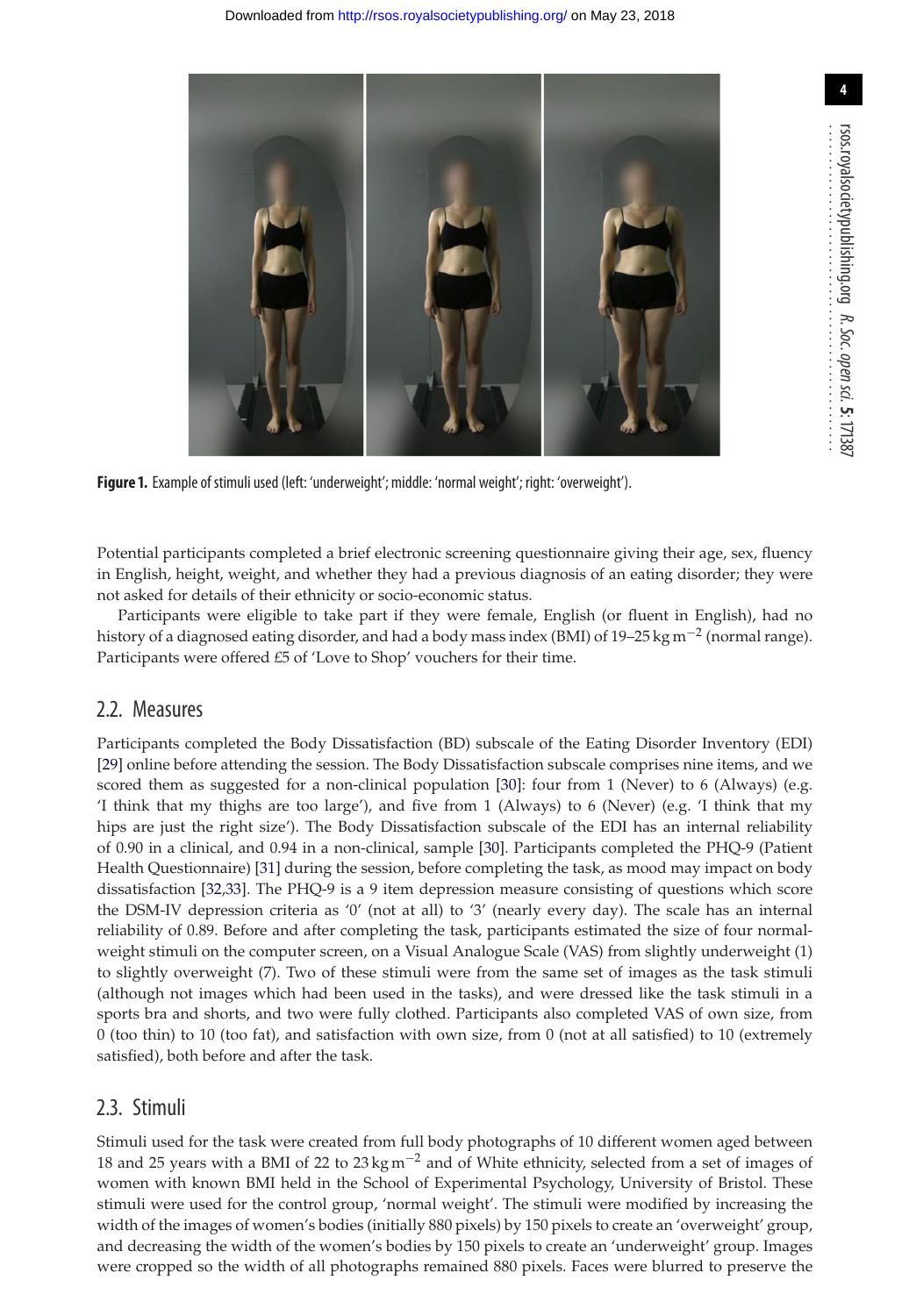**5**

privacy of the women in the photographs, and to prevent subjects using faces to recognize the stimuli. An example of the stimuli used is given in [figure 1](#page-3-0) in black and white; full colour images were used in the task.

#### 2.4. Procedure

Participants attended the University of Bristol, dressed in close-fitting clothing, as requested in the Participant Information Sheet and in the email inviting them. They provided informed consent, consenting to the tasks they would undertake, but remaining blind to the hypothesis and purpose of the study. They were tested individually, by one of two experimenters (H.B. and R.C.). They were randomized to one of the three groups by a computer-generated random sequence to ensure balance across groups. An author (K.S.B.) not involved in any testing or participant contact assigned letters to the three training conditions; experimenters and participants were blind to which training condition was which.

Participants completed the pre-task measures described above. They then completed a single session of the training. Following this, they were asked to remove outer layers of clothing (e.g. cardigans, jumpers, jackets, coats), look at themselves in a full length mirror, and then complete the post-task measures. The purpose of using the mirror was to ensure that the participant saw their own body in relation to the bodies to which they had been exposed. The experimenter then weighed them and measured their height without shoes. They were then asked to take a seat outside the room, the experimenter explaining 'I need to check the computer has registered the tasks correctly', and they were offered a bowl containing 300 g chocolate (Maltesers) while they waited. Maltesers were chosen as they are a palatable snack food that most people like, and because since they are quite small, people might choose to eat a variable quantity. After 2–3 min, they were invited back into the room, the remaining chocolate was weighed and they were debriefed.

The training session consisted of a two-back working memory task. The stimuli (photographs of the 10 women adjusted to be either 'over', 'under' or 'normal' (BMI 22–23 kg m<sup>-2</sup>) weight) were presented sequentially (and repeatedly) to participants, who were instructed to respond as to whether the image was a 'target' (i.e. had the same identity as the individual presented two trials previously) or a 'nontarget' (i.e. had a different identity from the individual presented two trials previously). This was to ensure that participants paid attention to the images displayed, which has been shown to enhance training effects [\[34\]](#page-13-27). In the 'underweight' condition, the 10 images modified to appear 'underweight' were displayed. In the overweight condition, the 10 images modified to appear 'overweight' were displayed. In the control condition, the 10 images of 'normal weight' women were displayed.

The tasks were programmed using E-Prime version 2.0 software (Psychology Software Tools Inc., Pittsburgh, PA, USA). Each image was displayed for 2000 ms, with a 20 ms inter-trial interval. To prevent low-level visual adaptation to the images, they were spatially jittered by an amount varying randomly from the centre of the screen by up to  $\pm 51$  pixels in the x coordinate and  $\pm 38$  pixels in the y coordinate (approximately 10% in each direction of the 1024 by 768 pixel display). Image size was 562 by 765 pixels, with a viewing distance of approximately 1 m. Failure to respond within the 2000 ms presentation resulted in no response being recorded for that trial. Each task block consisted of 48 trials, in which 8 'targets' were presented. A total of 7 blocks, giving a total of 336 trials, were presented, taking approximately 15 min for each participant.

#### 2.5. Statistical analysis

Data were checked to ensure that no data were missing. The primary outcome was judgement of own body size (VAS from too thin (0) to too fat (10)) post-task. The secondary outcome was participant satisfaction with their body size after the intervention (VAS from not at all satisfied (0) to extremely satisfied (10)). Other outcome measures included perception of size of the women with BMI 22–23 kg m<sup>-2</sup> shown after the task, and weight of chocolate taken by participants after finishing the task.

For each outcome measure, we performed a linear regression analysis, treating randomization group as the categorical exposure variable and adjusting for the participants' baseline on each measure, by including in the regression analysis. All analyses were repeated adding adjustments for age, BMI and PHQ-9 score. The data that form the basis of the results presented here are available with restricted access from the data.bris Research Data Repository [\(https://data.bris.ac.uk/data\)](https://data.bris.ac.uk/data) [doi:10.5523/bris.rydgtj6qorrf1ndeh2e3c74g8,](http://dx.doi.org/doi:10.5523/bris.rydgtj6qorrf1ndeh2e3c74g8) with author permission.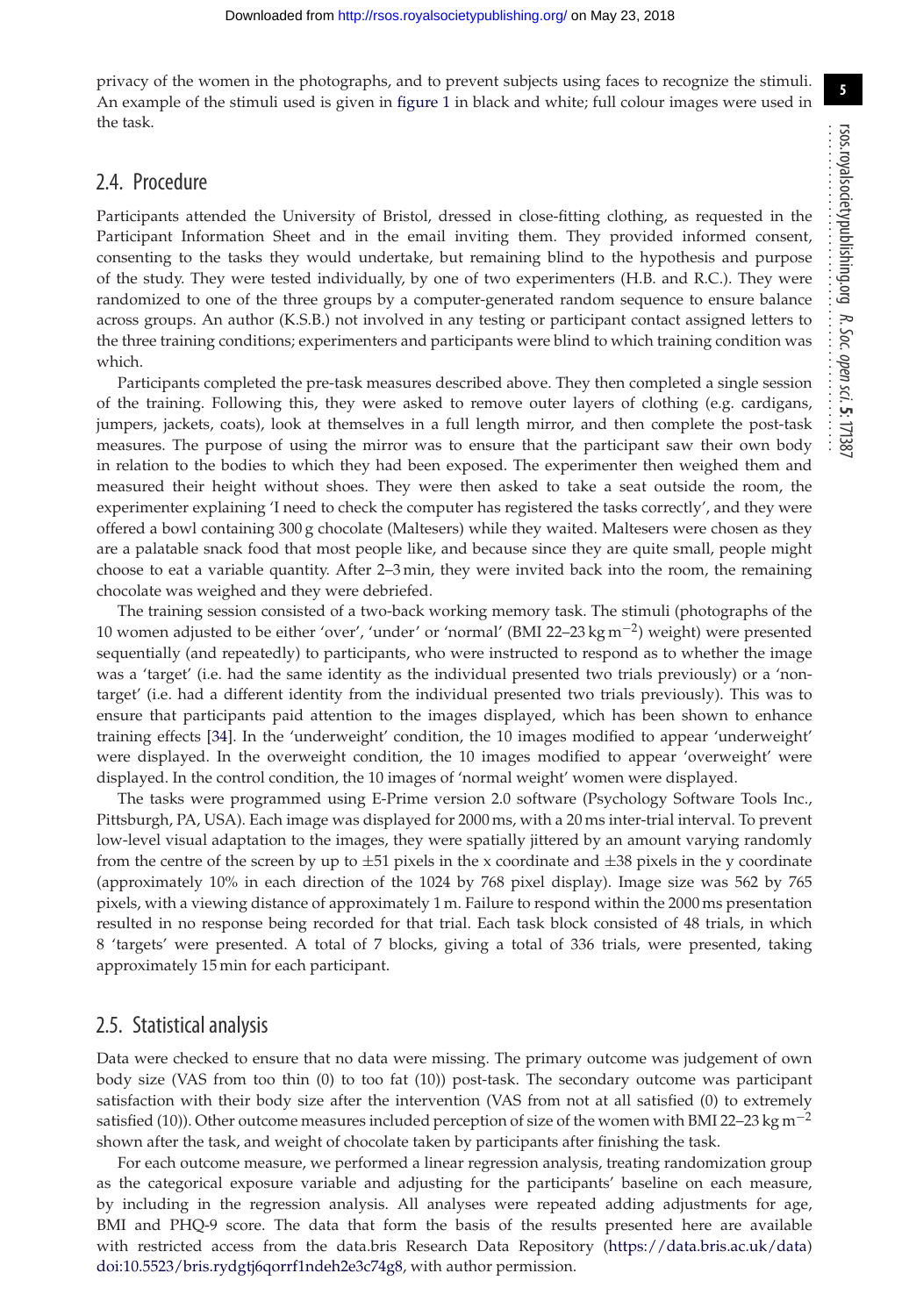<span id="page-5-0"></span>

**Figure 2.** CONSORT diagram for Studies 1 and 2(Study 2 italicized).

Scores for individual measurements that were more than three standard deviations from the mean were judged to be outliers, and sensitivity analyses were repeated excluding such outliers.

Power calculation shows that three groups of 30 gave us 90% power at a 5% alpha level to detect an effect size of  $d = 0.38$ .

# 3. Results: Study 1

#### 3.1. Descriptive data

We recruited 90 women between 11th November 2012 and 16th December 2013. Study recruitment is shown in the CONSORT diagram [\(figure 2\)](#page-5-0) and descriptive data in [table 1.](#page-6-0)

### 3.2. Perception of size of computer images (Hypothesis 1)

There was evidence of a difference between the means for the three groups in their judgement of the size of the computer images shown following exposure to different sized images, with those exposed to 'overweight' images during the task perceiving subsequent images as smaller than those exposed to normal or 'underweight' images (*p <* 0.001) [\(figure 3](#page-7-0)*a*). Adjustment for potential confounders (baseline PHQ-9, age, BMI) did not alter these results substantially. Full adjusted and unadjusted results for all measures are given in a supplementary online table (electronic supplementary material, table S2).

### 3.3. Perception of own body size (Hypothesis 2)

We did not find evidence to support a difference between the three groups in their mean judgement of their own size following exposure to different sized images (*p* = 0.073) [\(figure 4](#page-7-1)*a*). Adjusting for potential confounders did not alter these results substantially.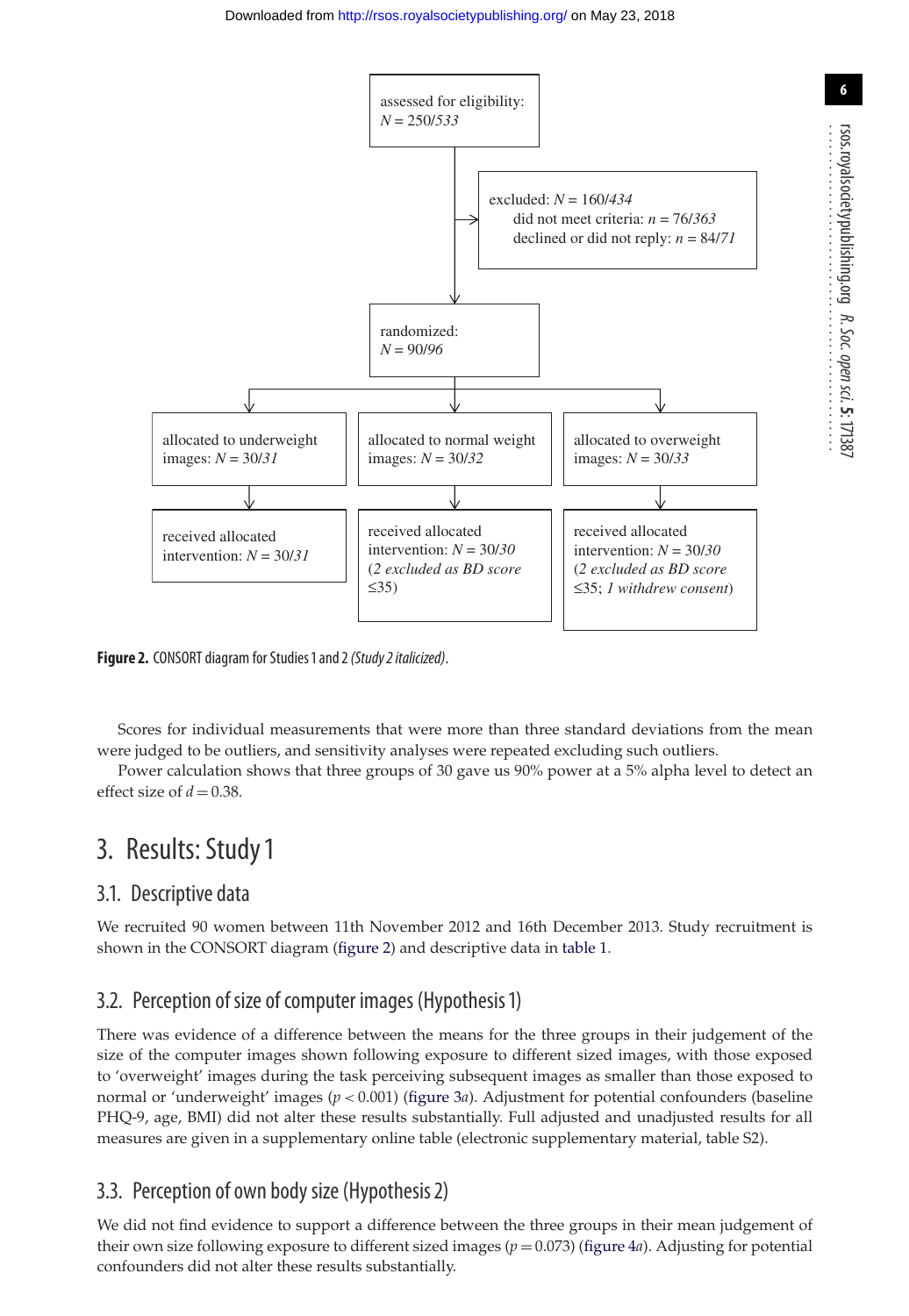<span id="page-6-0"></span>

|                                                       | Study <sub>1</sub> |                            |                             |                                | Study 2     |                           |                              |                              |
|-------------------------------------------------------|--------------------|----------------------------|-----------------------------|--------------------------------|-------------|---------------------------|------------------------------|------------------------------|
|                                                       | all groups         | 'underweight<br>adapted to | normal weight<br>adapted to | overweight' mean<br>adapted to | all groups  | underweight<br>adapted to | 'normal weight<br>adapted to | overweight' me<br>adapted to |
|                                                       | mean(s.d.)         | mean (s.d.)                | mean (s.d.)                 | (s.d.)                         | mean(s.d.)  | mean (s.d.)               | mean (s.d.)                  | (s.d.)                       |
|                                                       | 20.4 (1.86)        | 20.6 (1.94)                | 20.1 (1.55)                 | 20.3 (2.09)                    | 21.4 (2.03) | 21.5 (2.08)               | 21.2 (2.16)                  | 21.5 (1.89)                  |
| body dissatisfaction score (0-54)                     | 30.9 (7.2)         | 30.7 (5.44)                | 32.3 (7.71)                 | 29.8 (8.20)                    | 39.4 (3.89) | 40.0 (4.94)               | 39.1 (3.06)                  | 39.1 (3.43)                  |
| measured height (m)                                   | 1.66(0.06)         | 1.66(0.06)                 | 1.66(0.07)                  | 1.65(0.05)                     | 1.66(0.07)  | 1.65(0.08)                | 1.68(0.07)                   | 1.65(0.06)                   |
| measured weight (kg)                                  | 60.0(6.52)         | 61.2(4.99)                 | 59.6 (7.72)                 | 59.1 (6.60)                    | 60.5 (7.04) | 60.9 (8.26)               | 61.7 (7.77)                  | 60.1(6.47)                   |
| measured BMI ( $kg$ m <sup>-2</sup> )                 | 21.8 (1.77)        | 22.3 (1.60)                | 21.5 (1.77)                 | 21.7 (1.89)                    | 22.1 (1.85) | 22.3 (1.98)               | 21.9 (1.84)                  | 22.1 (1.77)                  |
| PHQ-9 score                                           | 3.8 (3.05)         | 3.4(2.39)                  | 5.0 (3.60)                  | 2.9(2.73)                      | 6.5(4.17)   | 7.65 (4.83)               | 6.47(4.31)                   | 5.3 (2.90)                   |
| baseline rating of size of computer images (1-7)      | 4.78 (0.84)        | 4.80 (0.72)                | 4.86 (0.89)                 | 4.68 (0.90)                    | 5.09 (0.99) | 4.94 (0.91)               | 5.19 (1.04)                  | 5.14 (1.05)                  |
| post-training rating of size of computer images (1-7) | 4.54 (0.93)        | 5.03 (0.84)                | 4.48 (0.82)                 | 4.13 (0.92)                    | 4.57 (0.91) | 4.85(0.77)                | 4.69 (0.64)                  | 4.16 (1.12)                  |
| day 2 rating of size of computer images (1-7)         |                    |                            |                             |                                | 4.83 (0.77) | 5.02 (0.75)               | 5.0(0.63)                    | 4.52 (0.82)                  |
|                                                       |                    |                            |                             |                                | $(N = 84)$  | $(N = 28)$                | $(N = 26)$                   | $(N = 30)$                   |
| baseline rating of own size (0-10)                    | 5.99 (1.01)        | 5.87 (0.96)                | 6.12(0.97)                  | 5.99 (1.13)                    | 6.73(1.01)  | 7.01 (0.96)               | 6.85(1.02)                   | 6.33(0.96)                   |
| post-training rating of own size (0-10)               | 5.74 (1.07)        | 5.88 (1.09)                | 5.79 (0.97)                 | 5.53 (1.15)                    | 6.26 (1.20) | 5.82(1.03)                | 6.27(1.22)                   | 5.68 (1.09)                  |
| day 2 rating of own size (0-10)                       |                    |                            |                             |                                | 6.58 (1.04) | (16.0, 89.6, 6.5)         | 6.73(1.10)                   | 6.15(0.91)                   |
|                                                       |                    |                            |                             |                                | $(N = 84)$  | $(N = 28)$                | $(N = 26)$                   | $(N = 30)$                   |
| baseline satisfaction with own size (0-10)            | 5.28 (2.06)        | 5.60 (2.06)                | 4.77 (1.64)                 | 5.48 (2.37)                    | 3.92 (1.68) | 3.72 (1.87)               | 3.85(1.62)                   | 4.20 (1.56)                  |
| post-training satisfaction with own size (0-10)       | 5.79 (1.96)        | 5.77 (2.12)                | 5.65 (1.61)                 | 5.96 (2.14)                    | 4.45 (1.71) | 3.81 (1.66)               | 4.32 (1.55)                  | 5.25 (1.63)                  |
| day 2 satisfaction with own size                      |                    |                            |                             |                                | 3.99 (1.58) | 3.54 (1.53)               | 3.73 (1.50)                  | 4.63 (1.54)                  |
|                                                       |                    |                            |                             |                                | $(M = 84)$  | $(N = 28)$                | $(N = 26)$                   | $(N = 30)$                   |
| chocolate consumed post-training(q)                   | 7.71 (6.16)        | 6.10(5.6)                  | 8.30 (6.10)                 | 8.73 (6.64)                    | 6.00(7.57)  | 3.9 (4.85)                | 8.48 (9.15)                  | 5.86 (7.82)                  |

Table 1. Descriptive data on groups at baseline and post-training.

 $\begin{array}{ccc} \bullet & \bullet & \bullet & \bullet & \bullet \\ \bullet & \bullet & \bullet & \bullet & \bullet & \bullet \end{array}$ 

Î

 $\frac{1}{2}$ 

 $\equiv$ 

 $\begin{array}{c} \vdots \\ \vdots \\ \vdots \end{array}$ 

 $\frac{1}{2}$ 

 $\begin{array}{c} \vdots \\ \vdots \\ \vdots \end{array}$ 

ł

 $\frac{1}{2}$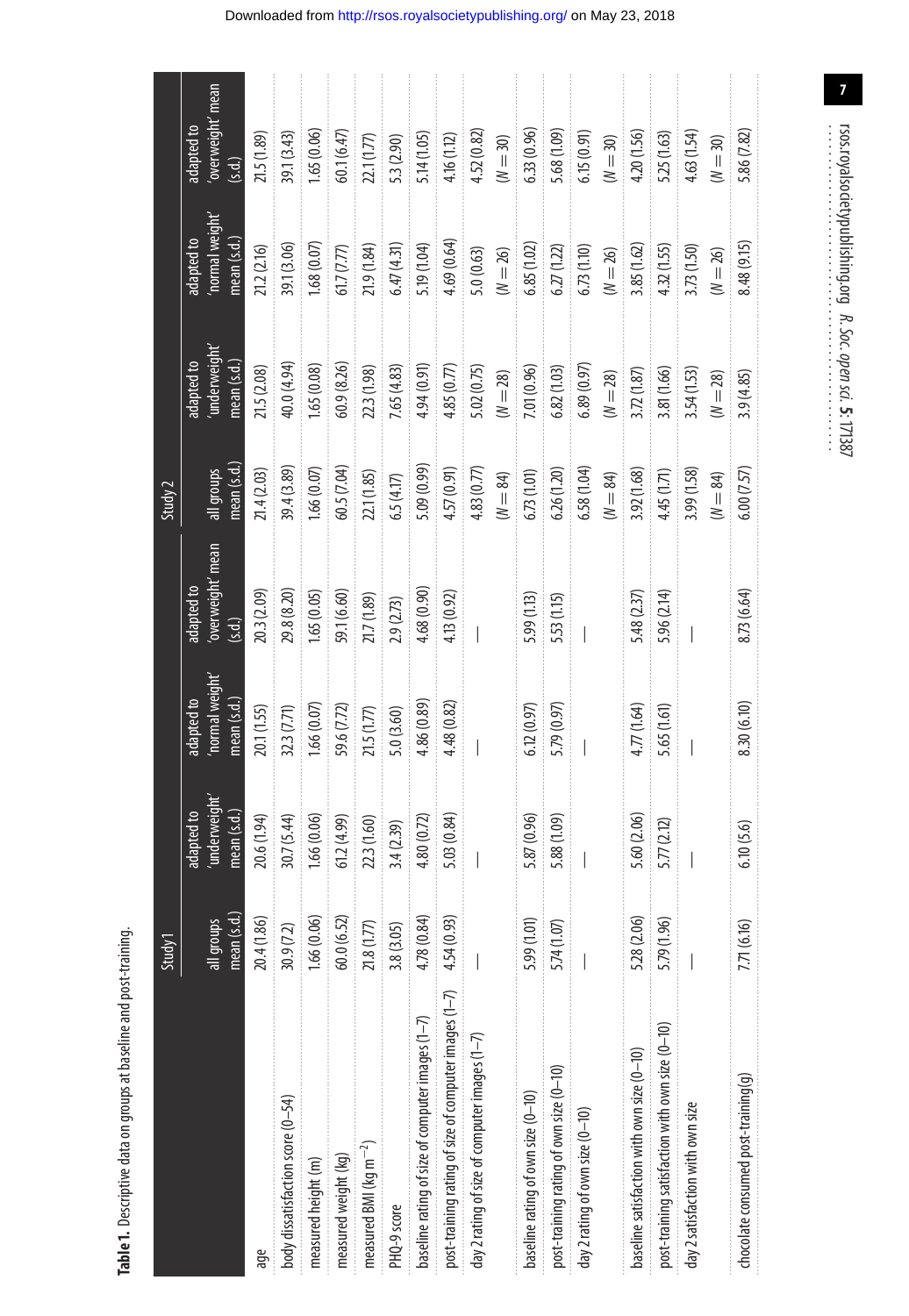<span id="page-7-0"></span>

Figure 3. Mean percentage perceived change in size of computer images, pre-to post-task, by group (error bars represent 95% confidence intervals).

<span id="page-7-1"></span>

Figure 4. Mean percentage perceived change in own body size, pre- to post-task, by group (error bars represent 95% confidence intervals).

# 3.4. Satisfaction with own body size (Hypothesis 3)

There was evidence for group differences in mean satisfaction with own size following exposure to different sized images ( $p = 0.046$ ), with those exposed to 'underweight' images being less satisfied than those exposed to 'normal' or 'overweight' images [\(figure 5](#page-8-0)*a*). Adjusting for potential confounders made no substantial difference to the results.

# 3.5. Chocolate consumption (Hypothesis 4)

The weight of chocolate consumed was not normally distributed, so a binary variable was created of eating 'no' versus 'any' chocolate. Treating the three experimental groups as a categorical variable, logistic regression found no differences in chocolate consumption between groups (*p* = 0.203) [\(figure 6](#page-8-1)*a*).

# 3.6. Sensitivity analysis excluding outliers

Removing outliers resulted in excluding four participants with scores for individual measurements that were more than three standard deviations from the mean: one participant who reported her own size at **8**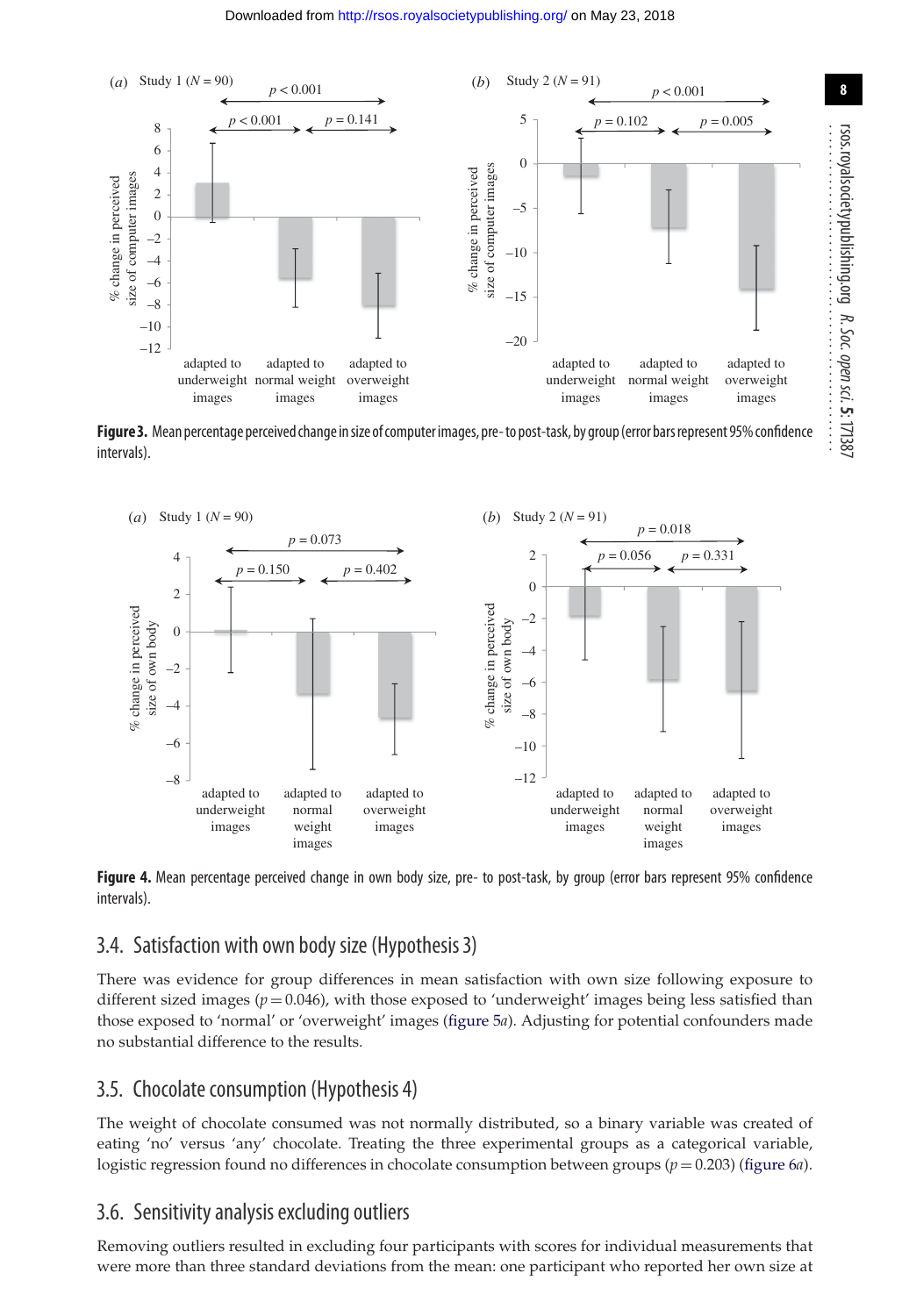<span id="page-8-0"></span>

**Figure 5.** Mean percentage change in satisfaction with own body size, pre- to post-task by group (positive numbers indicate higher levels of satisfaction following task) (error bars represent 95% confidence intervals).

<span id="page-8-1"></span>

**Figure 6.** Percentage of participants eating some versus no chocolate following the task (error bars represent 95% confidence intervals).

baseline as 10 on the 10-point VAS scale, one who reported a change in her perception of her own size of 4 points on the 10-point VAS scale, and two who reported an increase in satisfaction of 3.5 and 3.85 respectively on the 10-point VAS scale. Analyses were repeated as described above, but excluding these outliers (electronic supplementary material, table S3).

There were no differences in results for judgement of the size of the computer images before and after the task. In judgement of own size, the statistical evidence for a difference between groups strengthened considerably (*p* = 0.004). There were no major differences in satisfaction with own size following removal of outliers. Adjusting for confounding variables did not substantially alter any results.

# 4. Methods: Study 2

Study 2 replicated Study 1 in a group with high baseline body dissatisfaction, in order to see whether results could be replicated in a group with more relevance to clinical populations. Differences in methodology were slight and are outlined below. The study protocol was preregistered on the Open Science Framework [\(https://osf.io/sngb6/\)](https://osf.io/sngb6/).

**9**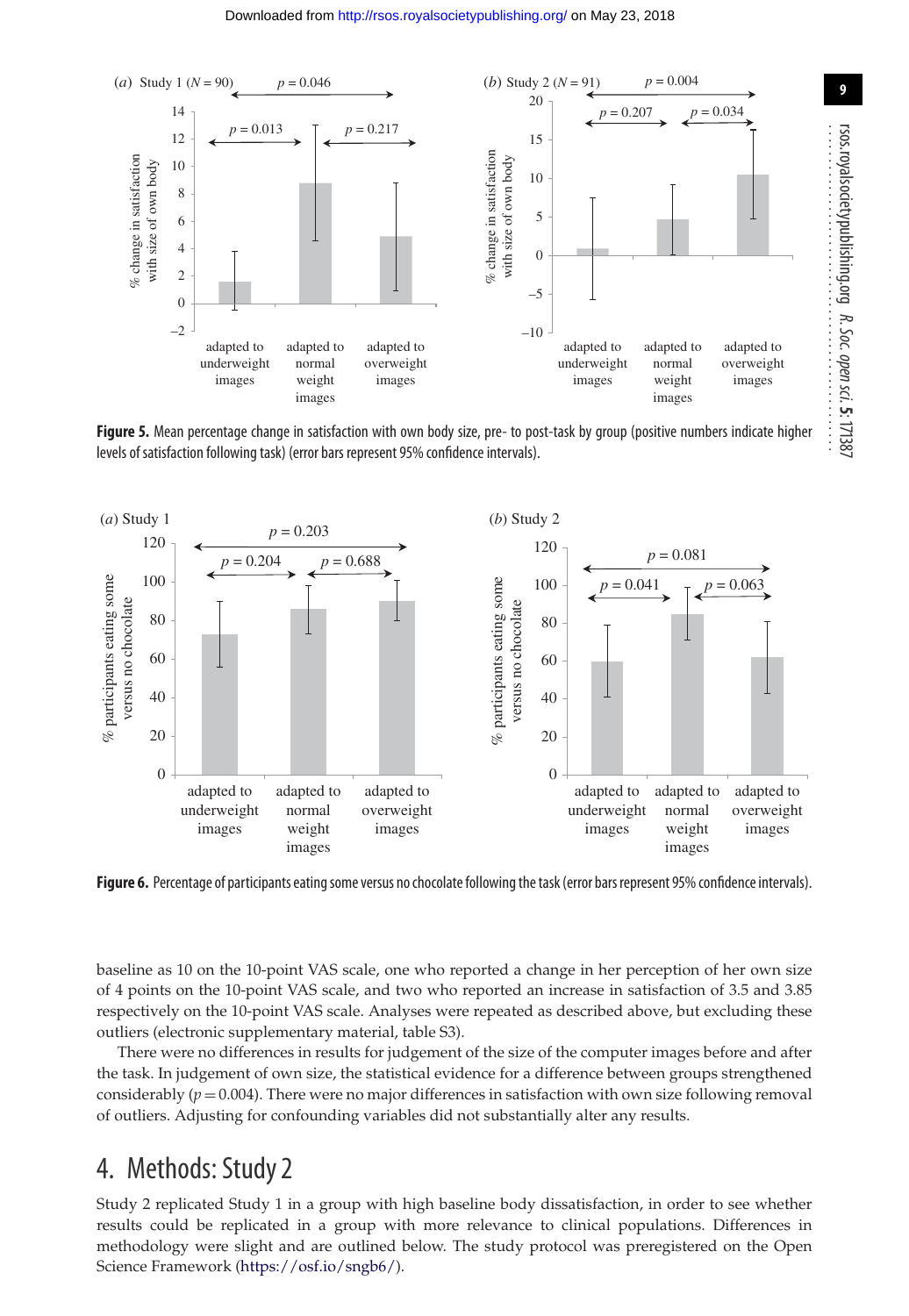#### 4.1. Participants

Inclusion criteria required a baseline body dissatisfaction score of greater than 35 on the Body Dissatisfaction subscale of the Eating Disorder Inventory [\[29\]](#page-13-22); this value was chosen as it corresponded to the top quartile of scores in Study 1. Criteria were also widened to include those with a reported body mass index (BMI) of 18 to 25 kg m<sup>-2</sup> as we anticipated it being harder to recruit sufficient numbers with a high BD score, and in Study 1 we had to exclude many participants with a BMI between 18 and 19. Reimbursement was increased to  $£10$ , due to the requirement to attend follow-up the next day.

### 4.2. Measures and stimuli

Measures were identical to Study 1; participants completed the same measures at 24 h follow-up. Stimuli were identical to Study 1.

#### 4.3. Procedure

The experiment was conducted by four authors (E.L., E.B., M.S. and H.A.). Day 1 study procedure was identical, except that participants were not debriefed. Participants attended 24 h follow-up. They looked at themselves in a full-length mirror, then completed the same measures as previously. Finally, they repeated the computer task using the 'normal' weight women, in order to reverse any increase in body dissatisfaction caused by exposure to 'underweight' women. They were then debriefed.

### 4.4. Statistical analysis

Outcomes and analysis were identical to Study 1, with additional analysis of results from 24 h follow-up, to investigate whether between-group differences in perception of computer images, and perception of and satisfaction with own size were present after 24 h. The data forming the basis of the results presented here are available open access from the data.bris Research Data Repository [\(https://data.bris.](https://data.bris.ac.uk/) [ac.uk/\)](https://data.bris.ac.uk/) [doi:10.5523/bris.o1pqic3gep9n12c5mh0q0ojwj.](http://dx.doi.org/doi:10.5523/bris.o1pqic3gep9n12c5mh0q0ojwj) A power calculation showed that three groups of 31 participants gives 90% power to detect between randomization group differences of 0.5 on a 10-point scale at a significance level of 0.05.

We also subsequently conducted a series of mega-analyses, in which we repeated all the analyses we have described, incorporating the results from both Study 1 and Study 2 into each analysis. The analyses were identical to those described for the individual studies, except that we included a variable to indicate whether each data point was from Study 1 or Study 2.

# 5. Results: Study 2

### 5.1. Descriptive data

We recruited 96 women between 29 July 2014 and 9 August 2015 (see [figure 2](#page-5-0) for CONSORT diagram). Four participants were excluded as they had been erroneously recruited with Body Dissatisfaction scores ≤35, despite inclusion criteria requiring a score greater than 35. One participant withdrew her consent following participation. [Table 1](#page-6-0) shows descriptive data.

# 5.2. Perception of size of computer images (Hypothesis 1)

There was evidence of a difference between the means for the three groups in their judgement of the size of the images shown following exposure to different sized images, consistent with the previous study, with those exposed to 'overweight' images during the task viewing subsequent images as smaller than those shown normal or 'underweight' images (*p <* 0.001) [\(figure 3](#page-7-0)*b*; electronic supplementary material, table S2). Adjusting for potential confounders (baseline PHQ-9, age, BMI) did not alter these results substantially (electronic supplementary material, table S2).

### 5.3. Perception of own body size (Hypothesis 2)

There was evidence of a difference between the means for the three groups in their judgement of their own size following exposure to different sized images, with those shown 'overweight' images subsequently judging their own body as smaller than those shown 'normal' or 'underweight'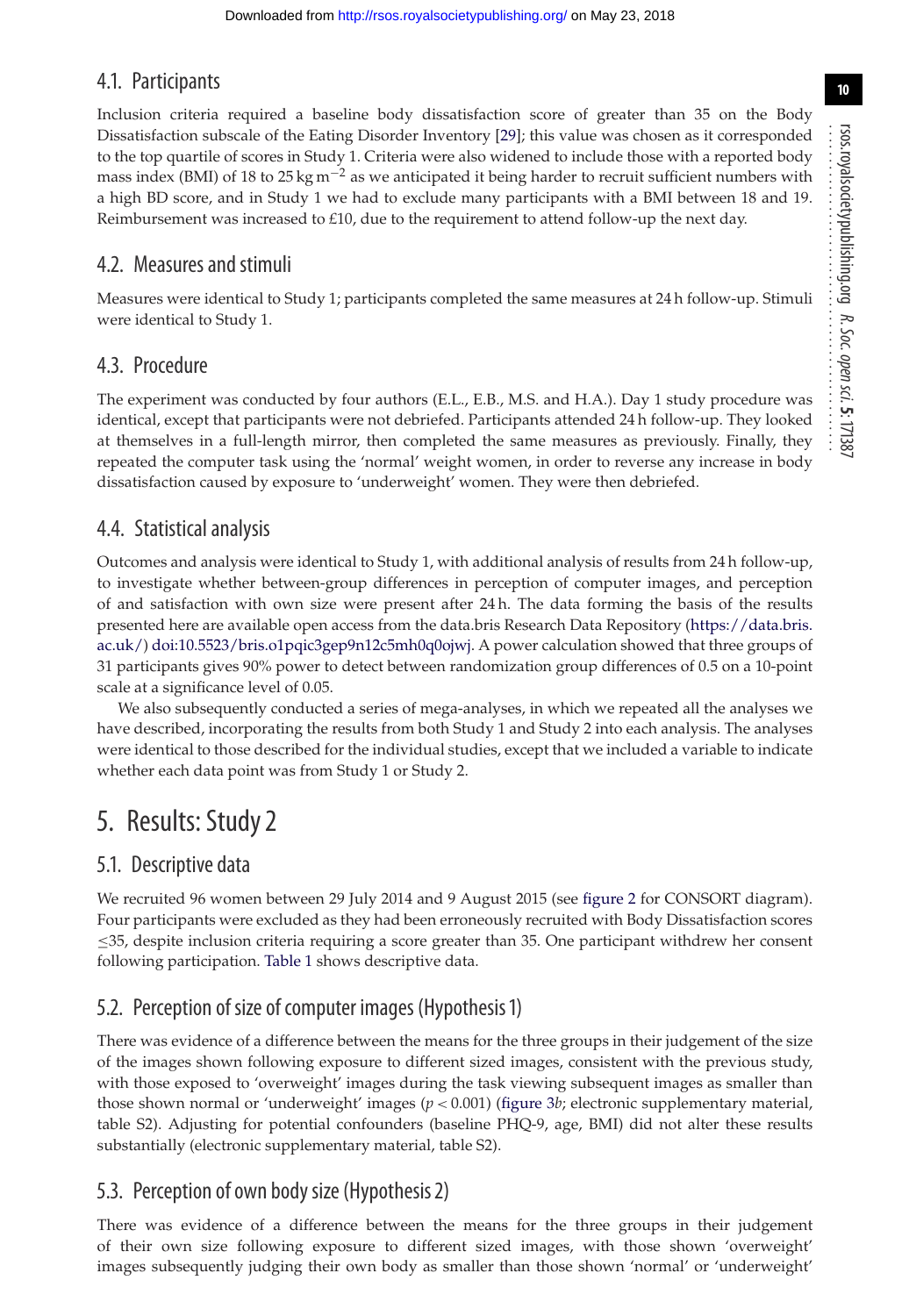**11**

images (*p* = 0.018) [\(figure 4](#page-7-1)*b* and electronic supplementary material, table S2). Adjusting for potential confounders did not alter these results substantially.

# 5.4. Satisfaction with own body size (Hypothesis 3)

There was evidence for group differences in mean satisfaction with own size following exposure to different sized images, with those shown overweight images subsequently being more satisfied with their own bodies than those shown 'underweight' or 'normal weight' images (*p* = 0.004) [\(figure 5](#page-8-0)*b* and electronic supplementary material, table S2). Adjusting for potential confounders made no substantial difference to the results.

### 5.5. Chocolate consumption (Hypothesis 4)

The weight of chocolate consumed was not normally distributed, so a binary variable was created of eating 'no' chocolate versus eating 'any' chocolate. Treating the three groups as a categorical variable, logistic regression analysis found weak evidence for between-group differences in chocolate consumption, with those in the 'underweight' and 'overweight' groups both eating less chocolate than those in the 'normal weight' group  $(p = 0.081)$  [\(figure 6](#page-8-1)*b*).

### 5.6. Twenty-four hour follow-up (Hypothesis 5)

There was some loss to follow-up: 84 of the 91 participants attended follow-up (92%), of whom 26 were in the group shown 'normal weight' images, 28 in the group shown 'underweight' images and 30 in the group shown 'overweight' images. Analysing using only data from those participants who attended on both days, we found that between-group differences in perceived size of computer images persisted at 24 h follow-up ( $p < 0.001$ ), with differences in the same direction as in the post-task follow-up (electronic supplementary material, table S2). Results persisted following adjustment for confounding variables. There was no evidence that changes in perception of own size persisted to follow-up  $(p=0.311)$ . Differences in satisfaction with own size did persist  $(p=0.032)$ , although the strength of the evidence for this difference reduced following adjustment for confounders ( $p = 0.080$ ). Repeating analyses including all participants, carrying forward the last available observation (i.e. those collected immediately after the task) in those who did not attend follow-up, did not substantially alter these results.

### 5.7. Sensitivity analysis excluding outliers

Removing outliers resulted in excluding five participants with scores for individual measurements that were more than three standard deviations from the mean (one scoring 10 and one scoring 3 for pretest own size, two with change in size scores of −3.9 and +2 and one with a mean post-task score of the computer images of 1). Analyses were repeated excluding these outliers. There was no difference in results for judgement of the size of the computer images before and after the task. In judgement of own size, statistical evidence for a difference between groups strengthened considerably  $(p = 0.005)$ (electronic supplementary material, table S3); the difference in perception of own size following exposure to 'overweight' versus 'normal weight' images remained stable. Adjusting for confounding variables did not substantially alter any of these results.

# 5.8. Mega-analysis of Studies 1 and 2

Combining the results from Studies 1 and 2 strengthened the findings throughout, and we found strong statistical evidence in support of hypotheses 1 to 3 (electronic supplementary material, table S2). Adjusting for confounders, and repeating the analyses excluding outliers (as defined separately for Study 1 and Study 2) did not change these findings.

# 6. Discussion

The aims of the study were to test in a sample six times larger than that previously used whether exposure to bodies of different sizes would extend beyond changing perception of others' bodies to also change perception of own body size. We found that this was the case in Study 2 (participants with high baseline levels of body dissatisfaction), and in mega-analyses of Studies 1 and 2. Furthermore, we tested the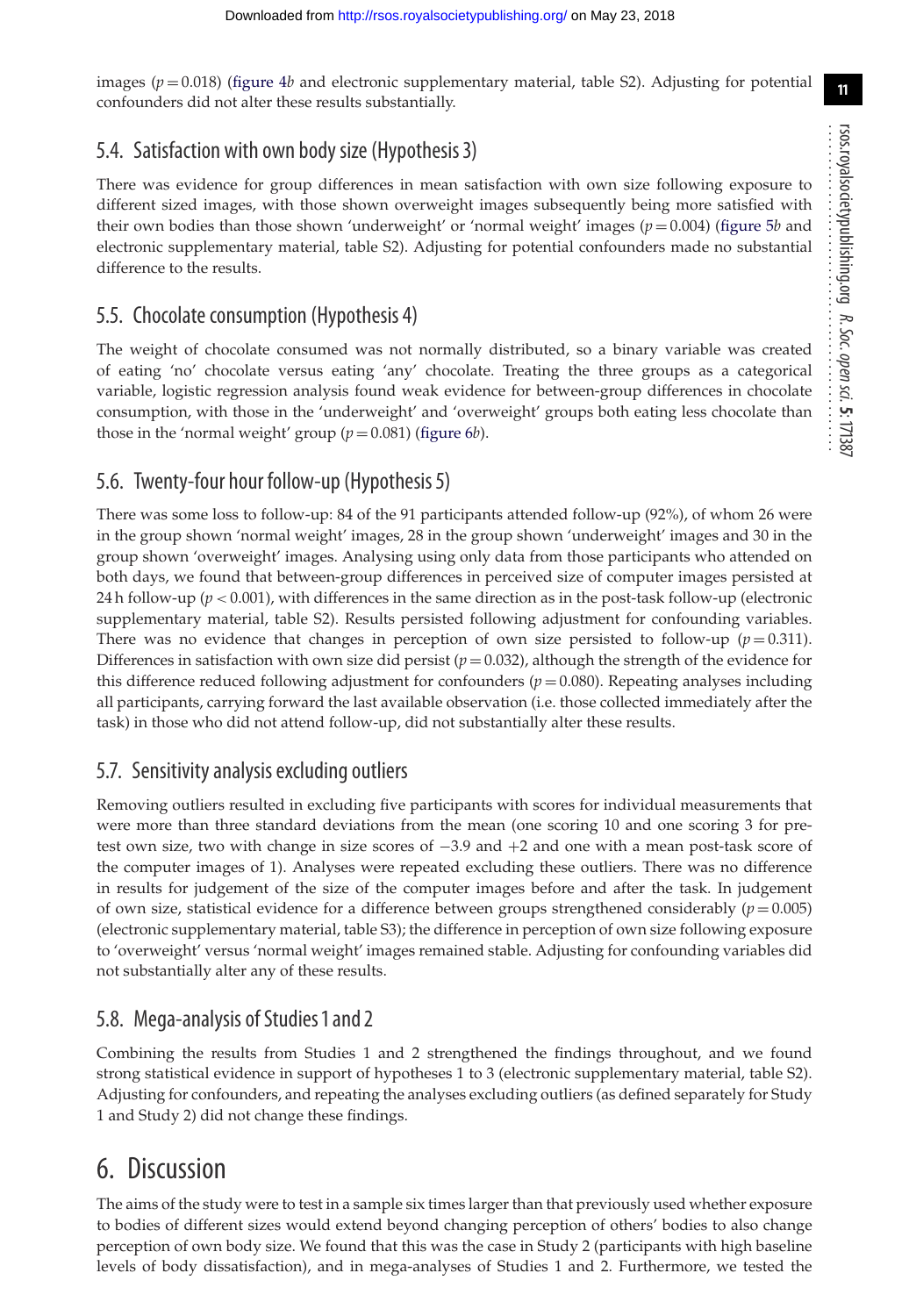**12**

hypothesis that these changes in perception of own size would also change satisfaction with own size, and this was demonstrated and replicated across the two studies. Finally, we found that changes in satisfaction with own body size lasted until 24 h follow-up.

We confirmed findings from previous studies [\[13](#page-13-6)[,14](#page-13-7)[,17](#page-13-10)[,18,](#page-13-11)[28\]](#page-13-21) that exposing women to images of women's bodies of different sizes alters their perception of the size of subsequent bodies, with exposure to larger bodies leading to subsequent perception of other bodies as smaller. We confirmed that this is found in those with, and without, high baseline levels of body dissatisfaction. In Study 2, and in the mega-analysis, we found good evidence that exposing participants to images of 'overweight' as opposed to 'underweight' or 'normal weight' bodies leads to them perceiving their own size as smaller. We also showed in both studies that satisfaction with own size changes following exposure to images of women's bodies of different sizes, with exposure to larger bodies resulting in increased satisfaction. This finding was stronger in the group of participants who were dissatisfied with their bodies at baseline. Differences in satisfaction with own body size, and perception of body size of others persisted to 24 h follow-up, although differences in perception of own size did not persist. We did not find any overall effect of exposure to images of different sizes on chocolate consumption, which may be due to individual variation in whether a change in satisfaction with own size leads to the consumption of more or less chocolate.

Studying the differences between groups more closely, changes in perception of own and others' size appears to be predominantly driven by decreases in perception of own size following exposure to normal or overweight images. Exposure to 'underweight' images had less effect on subsequent perception of own and others' size. This may be because our 'underweight' images are in fact very similar in size to the media images surrounding us, and may be larger than average media images. For example, a study of Internet models found that over 50% had a BMI of ≤18 [\[35\]](#page-13-28). It is likely that body size norms [\[36\]](#page-13-29) are strongly affected by previous exposure to media images, so further exposure to 'underweight' images may make little difference.

The current studies build on previous research in demonstrating in a larger sample than that previously used, that exposure to bodies of different sizes can alter perception of and satisfaction with own body, and this occurs in all women and to a greater extent in those with high baseline body dissatisfaction. Experimenters and participants were blind to which training study was which, and the study was tightly controlled, in that all groups saw images of the same women, manipulated to appear in different sizes. The second study replicated the methods of the first, and was preregistered with defined hypotheses and primary outcome measures.

However, there were some limitations to the study. First, participants were almost all students at the University of Bristol, and we do not have data on their ethnicity or socio-economic status; they therefore may not be representative of the national population of 18–25 year olds. Second, the images created were not very sophisticated, merely varying the overall width of the bodies rather than altering their proportions in any other way; we did not pilot the images to see whether they were viewed as realistic, and they were all of women of White ethnicity. However, the images are more sophisticated than those used in some previous studies in that they are photographs of real women, rather than 2D or 3D sketches. Third, our 'normal' images comprised images of women with a known BMI of 22 to 23 kg m<sup>-2</sup>, but we do not know the BMI of the groups we created by altering the widths of the images. The mean BMI of the participants (21.8 kg m−<sup>2</sup> in Study 1; 22.1 kg m−<sup>2</sup> in Study 2) was at the lower end of the range of the BMI of the 'normal' weight group (22 to 23 kg m−2) whose images we used. Fourth, at baseline, participants rated the images with a BMI of 22 to 23 kg m<sup>-2</sup> as being towards the overweight end of the scale (mean of 4.78 on a 7-point scale (Study 1); 5.09 (Study 2)), despite this BMI being in the middle of the healthy range of BMI. Therefore, those completing the 'normal' weight version of the task may have been exposed to images they considered to be slightly overweight. This does appear to be the case: exposure to 'normal' weight images led to viewing subsequent computer images as smaller, perceiving own size as smaller and being more satisfied with own size. Fifth, the wording of the task in which participants judged their own size included the phrases 'too fat' and 'too thin', which may have drawn on their feelings of satisfaction with their body as well as their perception of their actual size. Sixth, participants may have guessed the purpose of the study, and results may have been affected by demand characteristics; we did not check participant awareness of the study hypothesis. Seventh, the follow-up time was only 24 h, and we therefore do not know whether effects may last longer than this. Eighth, the choice of chocolate as a snack may not have been ideal, both because it is a food that some people crave, and because the craving often involves both approach and avoidance, as well as feelings of guilt [\[37\]](#page-13-30).

Our findings are potentially important in view of the current media environment, where women are constantly exposed to images of underweight women. We have demonstrated here that relatively short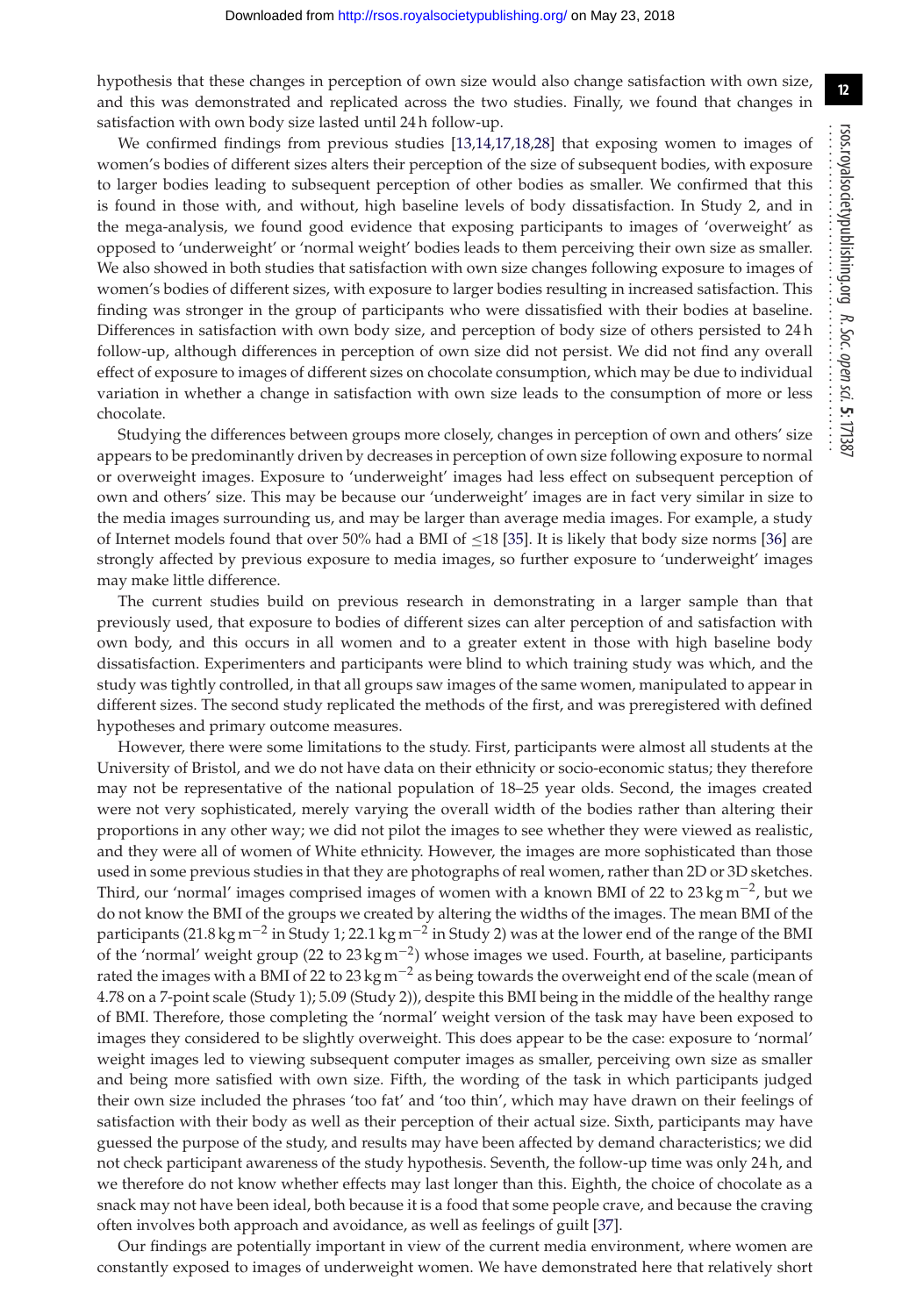exposure to images of normal women's bodies of different sizes can change perception of the size of both own and others' bodies, and satisfaction with own size, with particularly marked effect in those who feel more negative about their bodies at baseline. It is possible that the change in satisfaction with own size may be due to exposure to different-sized bodies changing the internalized 'ideal' body size to which women compare their own bodies, as well as to a change in perceived own size. In either case, the results of our study suggest that encouraging media outlets to choose models of a normal body size would be likely to lead to women perceiving their own size as smaller and feeling more positive about their own body size: this may in turn reduce levels of body dissatisfaction, a known risk factor for eating disorders and obesity. Some evidence suggests that choosing larger models would not diminish the effectiveness of advertising [\[38\]](#page-13-31).

The effect of presenting images of larger women in changing perception of own body size, and increasing body size satisfaction, particularly in highly body-dissatisfied women, also suggests that such an intervention may have a role to play in the prevention of eating disorders and obesity. Intervening to reduce high levels of body dissatisfaction may be a useful adjunct in, for example, eating disorder prevention programmes.

Future research could usefully investigate whether such an intervention is effective in patients with a diagnosed eating disorder. In such patients, perceiving own body size as larger than it is in reality is a core part of the disorder [\[39\]](#page-13-32), which is resistant to current treatments [\[40\]](#page-13-33) and is predictive of relapse [\[1\]](#page-12-0).

# 7. Conclusion

In conclusion, our results put forward a strong public health message that increasing the number of normal and larger women in the media may reduce levels of body dissatisfaction in the population, and thus would have the potential to reduce rates of weight gain, obesity and eating disorders.

Ethics. The authors assert that all procedures contributing to this work comply with the ethical standards of the relevant national and institutional committees on human experimentation and with the Helsinki Declaration of 1975, as revised in 2008. Ethics approval was obtained from the Faculty of Science Research Ethics Committee at the University of Bristol (reference nos. 270912588, 2706148085). Participants gave written consent to participate. The study was conducted according to Good Clinical Practice guidelines.

Data accessibility. The data forming the basis of the Study 1 results presented here are available from the data.bris Research Data Repository [\(https://data.bris.ac.uk/data\)](https://data.bris.ac.uk/data) [doi:10.5523/bris.rydgtj6qorrf1ndeh2e3c74g8,](http://dx.doi.org/doi:10.5523/bris.rydgtj6qorrf1ndeh2e3c74g8) with author permission; results from Study 2 are available open access from the data.bris Research Data Repository [\(https://](https://data.bris.ac.uk/) [data.bris.ac.uk/\)](https://data.bris.ac.uk/) [doi:10.5523/bris.o1pqic3gep9n12c5mh0q0ojwjp.](http://dx.doi.org/doi:10.5523/bris.o1pqic3gep9n12c5mh0q0ojwjp)

Authors' contributions. H.B., K.S.B., G.L., I.S.P.-V. and M.R.M. conceived of and designed Study 1; H.B., G.L., I.S.P.-V., M.R.M., A.S., M.R.B., C.J.H. and R.P. conceived of and designed Study 2; H.B. conducted the statistical analysis; H.B. wrote the first draft of the manuscript; R.C., K.S.B., G.L., I.S.P.-V., M.R.M., A.S., M.R.B., C.J.H. and R.P. helped with subsequent drafts. All authors gave final approval for publication.

Competing interests. We declare we have no competing interests.

Funding. This work was supported by the Elizabeth Blackwell Institute for Health Research, University of Bristol and the Wellcome Trust Institutional Strategic Support Fund (Clinical Primer Award to H.B.), April–Sept 2014; and the Wellcome Doctoral Training Fellowship (H.B.) at the University of Oxford, Oct 2014–present. M.R.M. is a member of the UK Centre for Tobacco Control Studies, a UKCRC Public Health Research: Centre of Excellence. Funding from British Heart Foundation, Cancer Research UK, Economic and Social Research Council, Medical Research Council and the National Institute for Health Research, under the auspices of the UK Clinical Research Collaboration, is gratefully acknowledged. This work was supported by the Medical Research Council Integrative Epidemiology Unit at the University of Bristol (MC\_UU\_12013/6).

Acknowledgements. We would like to thank the study participants for their time.

# References

- <span id="page-12-0"></span>1. Jacobi C, Hayward C, de Zwaan M, Kraemer HC, Agras WS. 2004 Coming to terms with risk factors for eating disorders: application of risk terminology and suggestions for a general taxonomy. Psychol. Bull.**130**, 19–65. [\(doi:10.1037/0033-2909.130.1.19\)](http://dx.doi.org/10.1037/0033-2909.130.1.19)
- <span id="page-12-1"></span>2. Haines J, Neumark-Sztainer D, Wall M, Story M. 2007 Personal, behavioral, and environmental risk and protective factors for adolescent overweight. Obesity **15**, 2748–2760. [\(doi:10.1038/oby.2007.327\)](http://dx.doi.org/10.1038/oby.2007.327)
- 3. Sonneville KR, Calzo JP, Horton NJ, Haines J, Austin SB, Field AE. 2012 Body satisfaction, weight gain and binge eating among overweight adolescent girls. Int. J. Obesity **36**, 944–949. [\(doi:10.1038/](http://dx.doi.org/10.1038/ijo.2012.68) [ijo.2012.68\)](http://dx.doi.org/10.1038/ijo.2012.68)
- 4. Quick V, Wall M, Larson N, Haines J, Neumark-Sztainer D. 2013 Personal, behavioral and socio-environmental predictors of overweight incidence in young adults: 10-yr longitudinal

findings. Int. J. Behav. Nutr. Phy.**10**, 37. [\(doi:10.1186/1479-5868-10-37\)](http://dx.doi.org/10.1186/1479-5868-10-37)

- <span id="page-12-2"></span>5. van den Berg P, Neumark-Sztainer D. 2007 Fat 'n happy 5 years later: is it bad for overweight girls to like their bodies? J. Adolesc. Health **41**, 415–417. [\(doi:10.1016/j.jadohealth.2007.06.001\)](http://dx.doi.org/10.1016/j.jadohealth.2007.06.001)
- <span id="page-12-3"></span>6. Bearman SK, Martinez E, Stice E, Presnell K. 2006 The skinny on body dissatisfaction: a longitudinal study of adolescent girls and boys. J. Youth Adolesc.